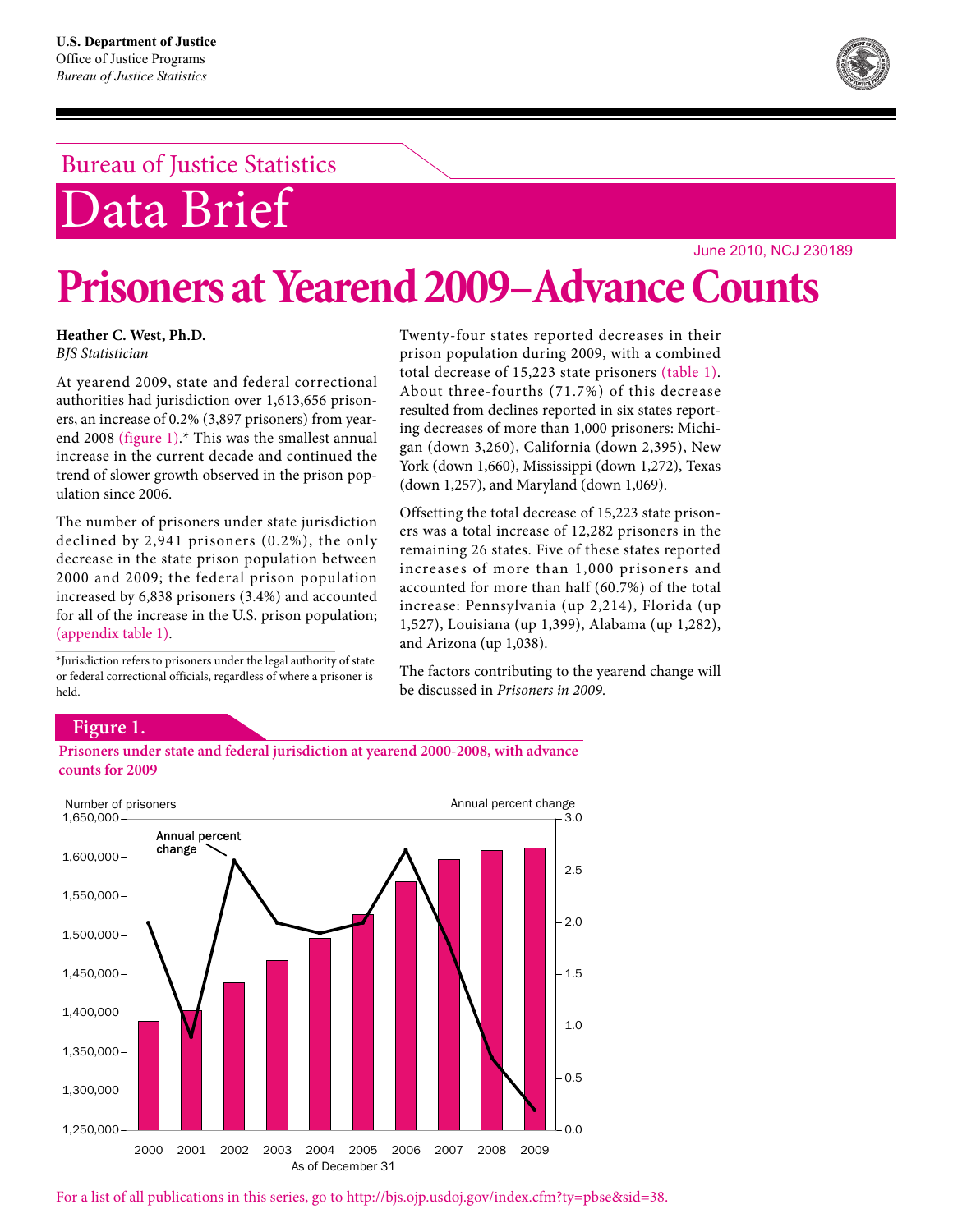#### **The drop in semi-annual change continued during 2009**

During recent years, most of the annual change in the U.S. prison population has occurred over the period from December to June, with a relatively small amount of change occurring from June to December. The seasonality has been particularly marked since 2006, as the pattern of larger changes from December to June followed by smaller changes from June to December has been extremely consistent (figure 2). From 2006 to 2009, the population change from December to June accounted for over 75%, on average, of the annual change. For example, growth in the first half of 2006 accounted for 72.1% of the total year's growth (table 2). Growth in the first half of 2007 accounted for 87.2% of the overall growth. During 2008 and 2009, all of the population growth occurred in the first half of the year.

Since 2006, the level of change during each semiannual period (December 31 through June 30 and June 30 through December 31) has dropped. During the first half of 2006, the prison population increased by 30,306 prisoners. The prison population continued to increase during the same time period in 2007, with a smaller increase of 24,666 prisoners. This trend continued during the first half of 2008 and 2009, when the prison population increased by 12,297 prisoners and 7,719 prisoners, respectively.

Similarly, the level of semi-annual change for the second half of the year also dropped. From June 30, 2006 to December 31, 2006, the prison population increased by 11,710. During the same period in 2007, there was an increase of 3,634 prisoners. In 2008, the direction of growth in the prison population reversed, decreasing by 783 prisoners. The

#### **Table 1.**

**Changes in the number of prisoners in selected jurisdictions, December 31, 2008 to December 31, 2009**

|                                                           | Change in number | Percent of total change |
|-----------------------------------------------------------|------------------|-------------------------|
| <b>Total change</b>                                       | 3,897            | 100.0%                  |
| Federal                                                   | 6,838            | 175.5                   |
| <b>State</b>                                              | $-2,941$         | $-75.5$                 |
| Total change in states with increasing prison populations | 12,282           | 100.0%                  |
| States with increases of more than 1,000 prisoners        | 7,460            | 60.7                    |
| Pennsylvania                                              | 2,214            | 18.0                    |
| Florida                                                   | 1,527            | 12.4                    |
| Louisiana                                                 | 1,399            | 11.4                    |
| Alabama                                                   | 1,282            | 10.4                    |
| Arizona                                                   | 1,038            | 8.5                     |
| Other states with increases                               | 4,822            | 39.3                    |
| Total change in states with decreasing prison populations | $-15,223$        | 100.0%                  |
| States with decreases of more than 1,000 prisoners        | $-10,913$        | 71.7                    |
| Michigan                                                  | $-3,260$         | 21.4                    |
| California                                                | $-2,395$         | 15.7                    |
| New York                                                  | $-1,660$         | 10.9                    |
| Mississippi                                               | $-1,272$         | 8.4                     |
| Texas                                                     | $-1,257$         | 8.2                     |
| Maryland                                                  | $-1,069$         | 7.0                     |
| Other states with decreases                               | $-4,310$         | 28.3                    |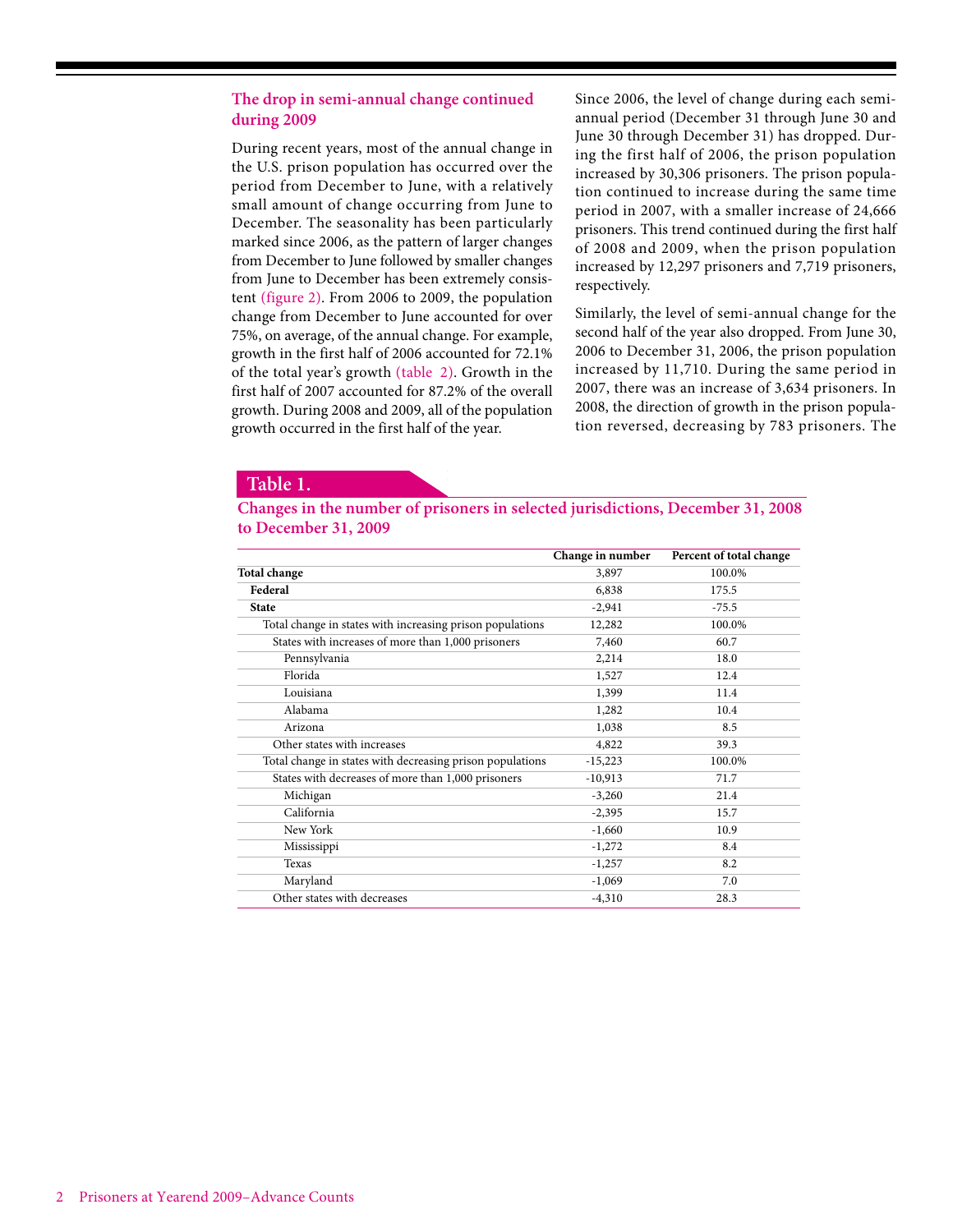decrease of 3,822 prisoners from June 30, 2009 to December 31, 2009 was the largest drop in the last 6 months of any year from 2000 through 2009.

Smaller increases have led to slower rates of growth in the number of prisoners during these semiannual periods. In the first half of 2006, the prison population grew at a rate of 2.0%. Over the next 3 years, growth in the prison population during the first half of the year slowed from 1.6% in 2007 to 0.8% in 2008, and 0.5% at midyear 2009. From June 30, 2005 to December 31, 2005, the prison population increased by 0.9%. During the same period in 2006 and 2007, the growth slowed to 0.8% and 0.2%, respectively. A negligible decrease in growth (783 prisoners) was observed during the last half of 2008. The growth rate continued to decrease by 0.2% during the last half of 2009, the largest decrease observed in the last 10 years.

#### **Figure 2.**

#### **Six-month change in the number of prisoners under state and federal jurisdiction, December 1999-2009**

#### Number of prisoners



#### **Table 2.**

#### **Change in the U.S. prison population, 2000-2009**

|      | Six-month change                     |        |                    |               |                  |  |
|------|--------------------------------------|--------|--------------------|---------------|------------------|--|
|      | First 6 months of                    |        | Second 6 months of |               | Annual change    |  |
|      | the year (December Percent of annual |        | the year (June     | Percent of    | December through |  |
| Year | through June)                        | change | through December)  | annual change | December         |  |
| 2000 | 27,243                               | 98.8%  | 317                | 1.2%          | 27,560           |  |
| 2001 | 14,270                               | 111.7  | $-1,499$           | $-11.7$       | 12,771           |  |
| 2002 | 15,905                               | 44.0   | 20,207             | 56.0          | 36,112           |  |
| 2003 | 24,053                               | 84.5   | 4,404              | 15.5          | 28,457           |  |
| 2004 | 23,233                               | 81.5   | 5,266              | 18.5          | 28,499           |  |
| 2005 | 16,866                               | 54.7   | 13,963             | 45.3          | 30,829           |  |
| 2006 | 30,306                               | 72.1   | 11,710             | 27.9          | 42,016           |  |
| 2007 | 24,666                               | 87.2   | 3,634              | 12.8          | 28,300           |  |
| 2008 | 12,297                               | 105.0  | $-783$             | $-6.8$        | 11,514           |  |
| 2009 | 7,719                                | 198.1  | $-3,822$           | $-98.1$       | 3,897            |  |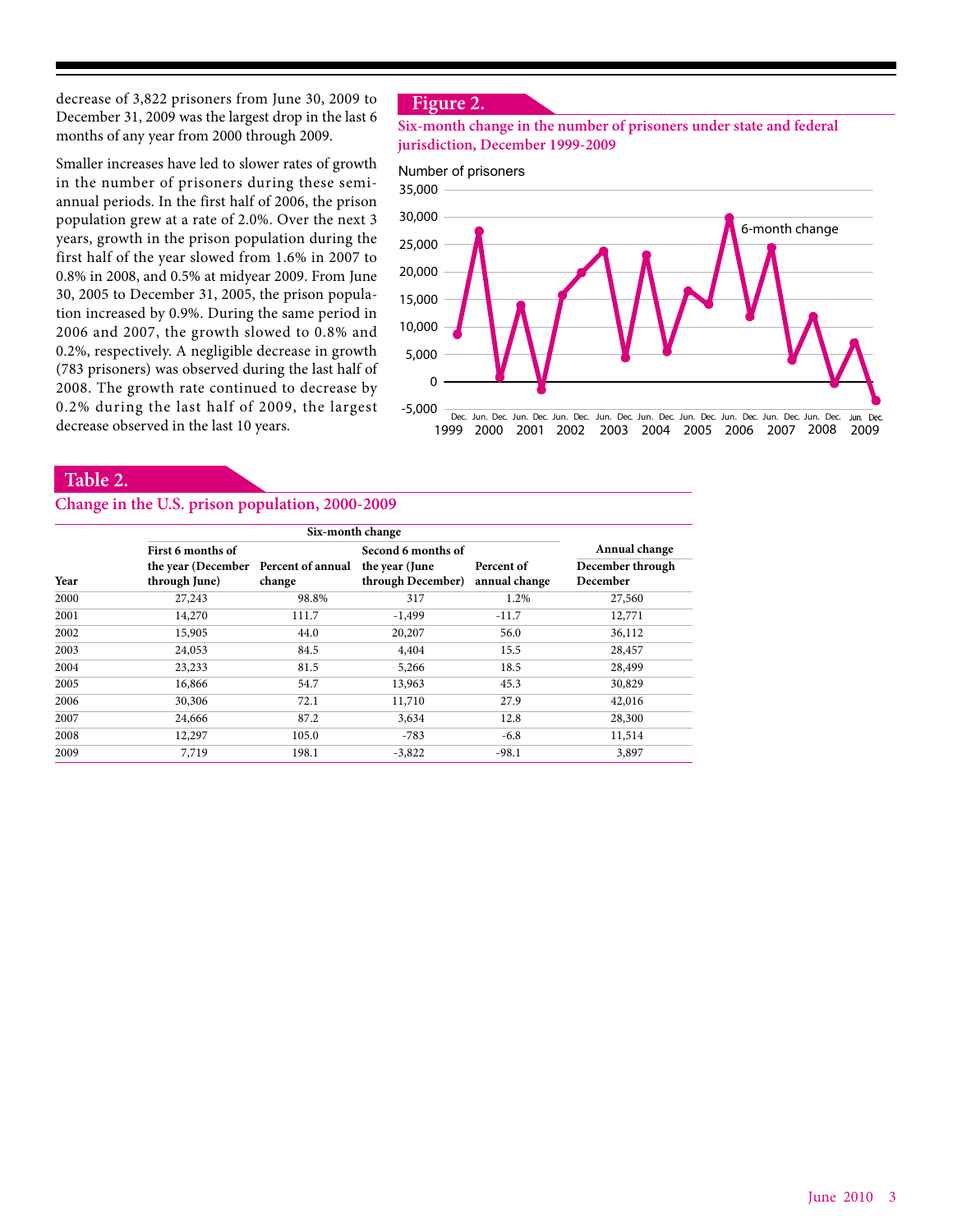#### **Methodology**

#### *National Prisoner Statistics*

Begun in 1926 under a mandate from Congress, the National Prisoner Statistics (NPS) program collects statistics on prisoners at midyear and yearend. The Census Bureau serves as the data collection agent for the Bureau of Justice Statistics (BJS). BJS depends entirely on voluntary participation by state departments of corrections and the Federal Bureau of Prisons for NPS data.

The NPS distinguishes between inmates in custody and prisoners under jurisdiction. To have custody of an inmate, a state or the Federal Bureau of Prisons must hold that inmate in one of its facilities. To have jurisdiction over a prisoner, a state or the Federal Bureau of Prisons must have legal authority over the prisoner. Some states are unable to provide counts that distinguish between custody and jurisdiction.

The NPS jurisdiction counts include prisoners serving a sentence within a jurisdiction's facilities including prisons, penitentiaries, correctional facilities, halfway houses, boot camps, farms, training or treatment centers, and hospitals. They include prisoners who are—

- temporarily absent (less than 30 days), out to court, or on work release
- housed in privately operated facilities, local jails, other state or federal facilities
- serving concurrent sentences for more than one correctional authority.

The NPS custody counts include all inmates held within a respondent's facilities including inmates housed for other correctional facilities. The custody counts exclude inmates held in local jails and in other jurisdictions. With a few exceptions, the NPS custody counts exclude inmates held in private facilities.

Additionally, NPS data include counts of inmates in combined jail-prison systems in Alaska, Connecticut, Delaware, Hawaii, Rhode Island, and Vermont.

States and the Federal Bureau of Prisons have the ability to update data submitted the previous year. This report provides updates for midyear and yearend 2008 counts.

The District of Columbia (D.C.) became a jail-only jurisdiction by yearend 2001, when the Federal Bureau of Prisons assumed responsibility for housing all sentenced felons from D.C. Selected previously published prisoner counts and percent population change statistics include D.C. jail inmates for 2001, the last year of collection. See notes in tables for additional information.

Additional information about the NPS data collection instrument is available on the BJS Website at <http://bjs.ojp.usdoj.gov>.

#### **Definitions**

**Average annual change**—the arithmetic average (mean) annual change across a specific time period.

**Jurisdiction**—the number of prisoners under the legal authority of state or federal correctional officials, regardless of where the prisoners are held. For example, state-sentenced prisoners held in local jails are under the jurisdiction of state correctional authorities.

**Prisons—**compared to jail facilities, prisons are longer-term facilities run by a state or the federal government and typically hold prisoners with sentences of more than 1 year. However, sentence length may vary by state. Connecticut, Rhode Island, Vermont, Delaware, Alaska, and Hawaii operate integrated systems which combine prisons and jails.

**Prisoners**—individuals under the legal authority (jurisdiction) of state and federal correctional officials.

#### **NPS jurisdiction notes**

**Alaska—**Prisons and jails form one integrated system. All NPS data include jail and prison popula-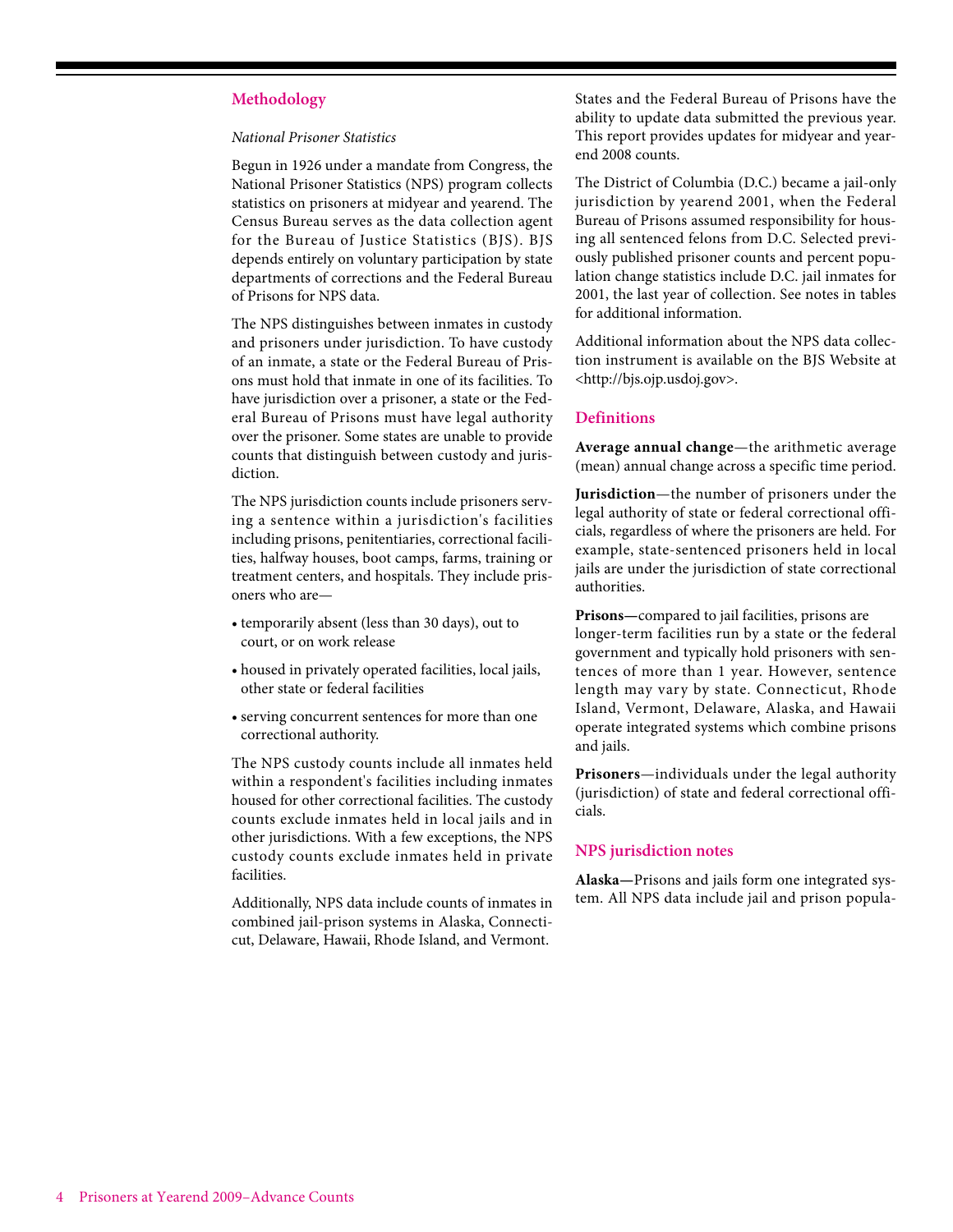#### **NPS jurisdiction notes**

**Alaska—**Prisons and jails form one integrated system. All NPS data include jail and prison populations housed in-state and out-of-state. Jurisdictional counts exclude inmates held in local jails that are operated by communities.

**Arizona—**Population counts are based on custody data and inmates in contracted beds.

**California—**Jurisdiction counts include felons and unsentenced inmates who are temporarily absent, e.g., housed in local jails, hospitals, etc. This definition is comparable to the 1998 NPS 1b definition.

**Colorado—**Counts include 222 male and 10 female inmates in the Youthful Offender System, which was established primarily for violent juvenile offenders.

**Connecticut—**Prisons and jails form one integrated system. All NPS data include jail and prison populations.

**Delaware—**Prisons and jails form one integrated system. All NPS data include jail and prison populations.

**Georgia—**Counts are based on custody data.

**Hawaii—**Prisons and jails form one integrated system. All NPS data include jail and prison populations.

**Iowa—**Population counts are based on custody data. The jurisdiction count for December 31, 2009 is not comparable to previous years due to a change in measurement. As of 2009, the Iowa Department of Corrections began including the Operating While Intoxicated population, prisoners on work release, and prisoners in violation of their sentence.

**Oklahoma—**Population counts for inmates with sentences of less than 1 year consist mainly of offenders ordered by the court to the Delayed Sentencing Program for Young Adults pursuant to 22 O.S. 996 through 996.3.

**Oregon—**Counts include an undetermined number of inmates with sentences of 1 year or less. County authorities retain jurisdiction over the majority of these types of inmates.

**Rhode Island—**Prisons and jails form one integrated system. All NPS data include jail and prison populations.

**Vermont—**Prisons and jails form one integrated system. All NPS data include jail and prison populations.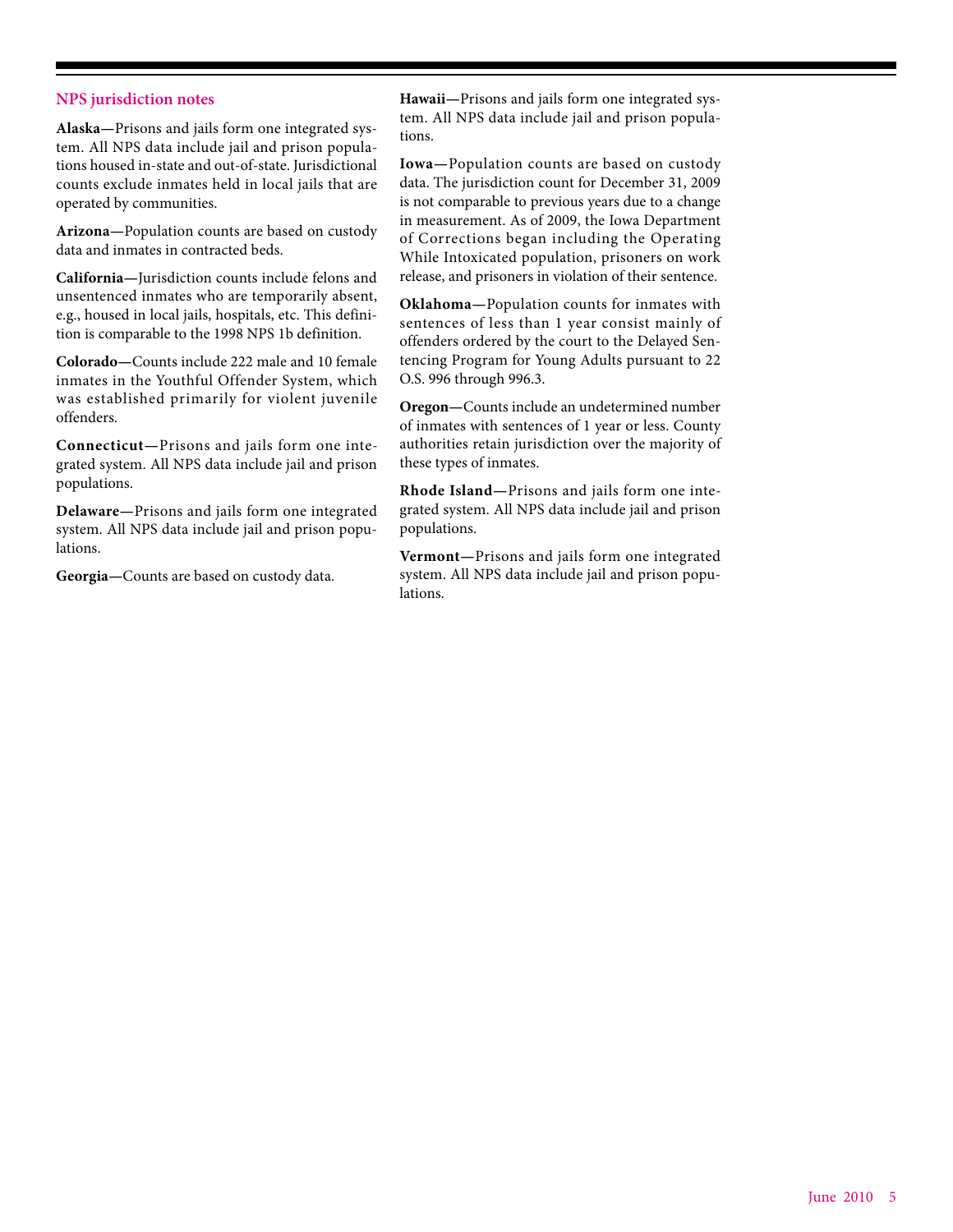### **Appendix Table 1.**

### **Prisoners under the jurisdiction of state or federal correctional authorities, by jurisdiction, December 31, 2000 and 2008, with advanced counts for 2009**

|                           |            | Number of prisoners |            |                                     | Percent change,      |
|---------------------------|------------|---------------------|------------|-------------------------------------|----------------------|
| Region and jurisdiction   | 12/31/2000 | 12/31/2008          | 12/31/2009 | Average annual<br>change, 2000-2008 | 2008-2009            |
| U.S. total <sup>a</sup>   | 1,391,261  | 1,609,759           | 1,613,656  | 1.8%                                | 0.2%                 |
| Federal                   | 145,416    | 201,280             | 208,118    | 4.1                                 | 3.4                  |
| State                     | 1,245,845  | 1,408,479           | 1,405,538  | 1.5                                 | $-0.2$               |
| <b>Northeast</b>          | 174,826    | 178,642             | 177,361    | 0.3%                                | $-0.7%$              |
| Connecticut <sup>a</sup>  | 18,355     | 20,661              | 19,716     | 1.5                                 | $-4.6$               |
| Maine                     | 1,679      | 2,195               | 2,206      | 3.4                                 | 0.5                  |
| Massachusetts             | 10,722     | 11,408              | 11,316     | 0.8                                 | $-0.8$               |
| New Hampshire             | 2,257      | 2,702               | 2,731      | 2.3                                 | 1.1                  |
| New Jersey                | 29,784     | 25,953              | 25,382     | $-1.7$                              | $-2.2$               |
| New York                  | 70,199     | 60,347              | 58,687     | $-1.9$                              | $-2.8$               |
| Pennsylvania              | 36,847     | 49,215              | 51,429     | 3.7                                 | 4.5                  |
| Rhode Island <sup>a</sup> | 3,286      | 4,045               | 3,674      | 2.6                                 | $-9.2$               |
| Vermont <sup>a</sup>      | 1,697      | 2,116               | 2,220      | 2.8                                 | 4.9                  |
| <b>Midwest</b>            | 237,378    | 264,314             | 261,603    | 1.4%                                | $-1.0%$              |
| Illinois                  | 45,281     | 45,474              | 45,161     | 0.1                                 | $-0.7$               |
| Indiana                   | 20,125     | 28,322              | 28,808     | 4.4                                 | 1.7                  |
| Iowa <sup>b</sup>         | 7,955      | 8,766               | 8,813      | 1.2                                 | $\ddot{\phantom{a}}$ |
| Kansas                    | 8,344      | 8,539               | 8,641      | 0.3                                 | 1.2                  |
| Michigan                  | 47,718     | 48,738              | 45,478     | 0.3                                 | $-6.7$               |
| Minnesota                 | 6,238      | 9,910               | 9,986      | 6.0                                 | 0.8                  |
| Missouri                  | 27,543     | 30,186              | 30,563     | 1.2                                 | 1.2                  |
| Nebraska                  | 3,895      | 4,520               | 4,474      | 1.9                                 | $-1.0$               |
| North Dakota              | 1,076      | 1,452               | 1,486      | 3.8                                 | 2.3                  |
| Ohio                      | 45,833     | 51,686              | 51,606     | 1.5                                 | $-0.2$               |
| South Dakota              | 2,616      | 3,342               | 3,434      | 3.1                                 | 2.8                  |
| Wisconsin                 | 20,754     | 23,379              | 23,153     | 1.5                                 | $-1.0$               |
| South                     | 561,214    | 647,312             | 649,451    | 1.8%                                | 0.3%                 |
| Alabama                   | 26,332     | 30,508              | 31,790     | 1.9                                 | 4.2                  |
| Arkansas                  | 11,915     | 14,716              | 15,208     | 2.7                                 | 3.3                  |
| Delaware <sup>a</sup>     | 6,921      | 7,075               | 6,794      | 0.3                                 | $-4.0$               |
| District of Columbia      | 7,456      | $\sim$              | $\sim$     | $\ddot{\cdot}$                      | $\ddot{\cdot}$       |
| Florida                   | 71,319     | 102,388             | 103,915    | 4.6                                 | 1.5                  |
| Georgiab                  | 44,232     | 52,719              | 53,371     | 2.2                                 | 1.2                  |
| Kentucky                  | 14,919     | 21,706              | 21,638     | 4.8                                 | $-0.3$               |
| Louisiana                 | 35,207     | 38,381              | 39,780     | 1.1                                 | 3.6                  |
| Maryland                  | 23,538     | 23,324              | 22,255     | $-0.1$                              | $-4.6$               |
| Mississippi               | 20,241     | 22,754              | 21,482     | 1.5                                 | $-5.6$               |
| North Carolina            | 31,266     | 39,482              | 39,860     | 3.0                                 | 1.0                  |
| Oklahoma                  | 23,181     | 25,864              | 26,397     | 1.4                                 | 2.1                  |
| South Carolina            | 21,778     | 24,326              | 24,288     | 1.4                                 | $-0.2$               |
| Tennessee                 | 22,166     | 27,228              | 26,965     | 2.6                                 | $-1.0$               |
| Texas                     | 166,719    | 172,506             | 171,249    | 0.4                                 | $-0.7$               |
| Virginia                  | 30,168     | 38,276              | 38,092     | 3.0                                 | $-0.5$               |
| West Virginia             | 3,856      | 6,059               | 6,367      | 5.8                                 | 5.1                  |
| West                      | 272,427    | 318,211             | 317,123    | 2.0%                                | $-0.3%$              |
| Alaska <sup>a</sup>       | 4,173      | 5,014               | 5,285      | 2.3                                 | 5.4                  |
| Arizonab                  | 26,510     | 39,589              | 40,627     | 5.1                                 | 2.6                  |
| California                | 163,001    | 173,670             | 171,275    | 0.8                                 | $-1.4$               |
| Colorado                  | 16,833     | 23,274              | 22,795     | 4.1                                 | $-2.1$               |
| Hawaii <sup>a</sup>       | 5,053      | 5,955               | 5,891      | 2.1                                 | $-1.1$               |
| Idaho                     | 5,535      | 7,290               | 7,400      | 3.5                                 | 1.5                  |
| Montana                   | 3,105      | 3,545               | 3,605      | 1.7                                 | 1.7                  |
| Nevada                    | 10,063     | 12,743              | 12,482     | 3.0                                 | $-2.0$               |
| New Mexico                | 5,342      | 6,402               | 6,519      | 2.3                                 | 1.8                  |
| Oregon                    | 10,580     | 14,167              | 14,403     | 3.7                                 | 1.7                  |
| Utah                      | 5,637      | 6,552               | 6,533      | 1.9                                 | $-0.3$               |
| Washington                | 14,915     | 17,926              | 18,233     | 2.3                                 | 1.7                  |
| Wyoming                   | 1,680      | 2,084               | 2,075      | 2.7                                 | $-0.4$               |

~Not applicable. As of December 31, 2001, sentenced felons from the District of Columbia were the responsibility of the Federal Bureau of Prisons. : Not calculated.

<sup>a</sup>Prisons and jails form one integrated system. Data include total jail and prison populations.

 $^{\rm b}$  Prison population based on custody counts.

c Data for 2008 and 2009 are not comparable. See *Jurisdiction* notes.